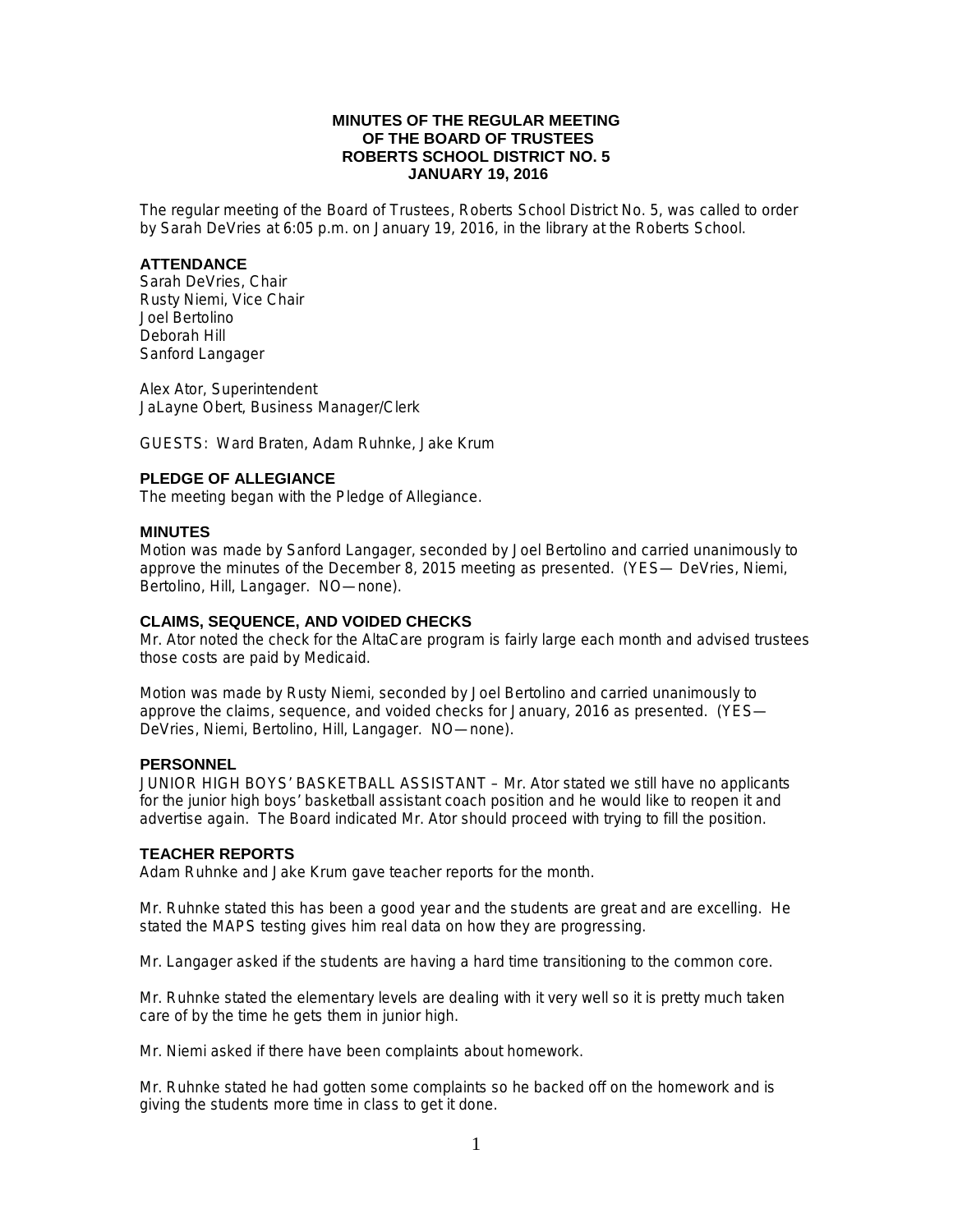Mr. Langager asked if the change to the four-day week has been positive.

Mr. Ruhnke stated he would like to wait until the end of the year to answer that but feels the students are adjusting.

Mr. Krum stated the year is going well in English and his classes just completed research writing and speech writing.

Mr. Krum stated the approach he takes with teaching is if he hasn't taught it, the students don't know it. He added he goes step by step so the students really know what they're doing.

Mrs. Hill asked what is planned for second semester.

Mr. Krum stated the students will take the skills they learned in the first semester and apply them in second semester. He stated they will be doing in-class writings and probably another research paper.

#### **NEW BUSINESS**

BUS ROUTE AMENDMENTS AND UPDATES – Mr. Ator stated in previous years, there had been a family included on our bus route when the children were staying with their father who actually lived in the Luther district. He stated those children have left the district but another family moved into the area and although it is in the Luther district, they won't provide transportation so the family brought their child to Roberts.

Mr. Ator stated in November the Luther district granted permission for our bus to pick up the student at their home and the county superintendent approved the additional mileage for our route. He stated this resulted in an extension of the route and at this point, the parents on the route should have been notified of the change but it ran for about a month before there were any issues.

Mr. Ator stated there is now one set of parents angry about the change in the route with the father actually getting on the bus today during the afternoon route. He added the mother has previously been warned about her behavior on the school grounds.

Mrs. Hill asked what their problem is. Mr. Ator stated depending on who is riding the bus, the time the bus gets to their stop may vary and they want the driver to call them every day to tell them when he'll be there.

Mr. Ator stated his recommendation is there be no motion and we continue the bus route as it is.

No action was taken on this topic.

YWCCSS 3-5 YEAR OLD SERVICES 16-17 – Mr. Ator stated a motion is needed to give our yearly assurance to the special education co-op to provide services for eligible 3-5 year old children.

Motion was made by Joel Bertolino, seconded by Deborah Hill and carried unanimously for the 2016-2017 school year, the Roberts School District will provide special education services to its eligible 3-5 year olds through its existing special education program. In making this decision the district recognizes that participation in the Cooperative center-based special needs program is decided each February through board motion for each district. (YES—DeVries, Niemi, Bertolino, Hill, Langager. NO—none).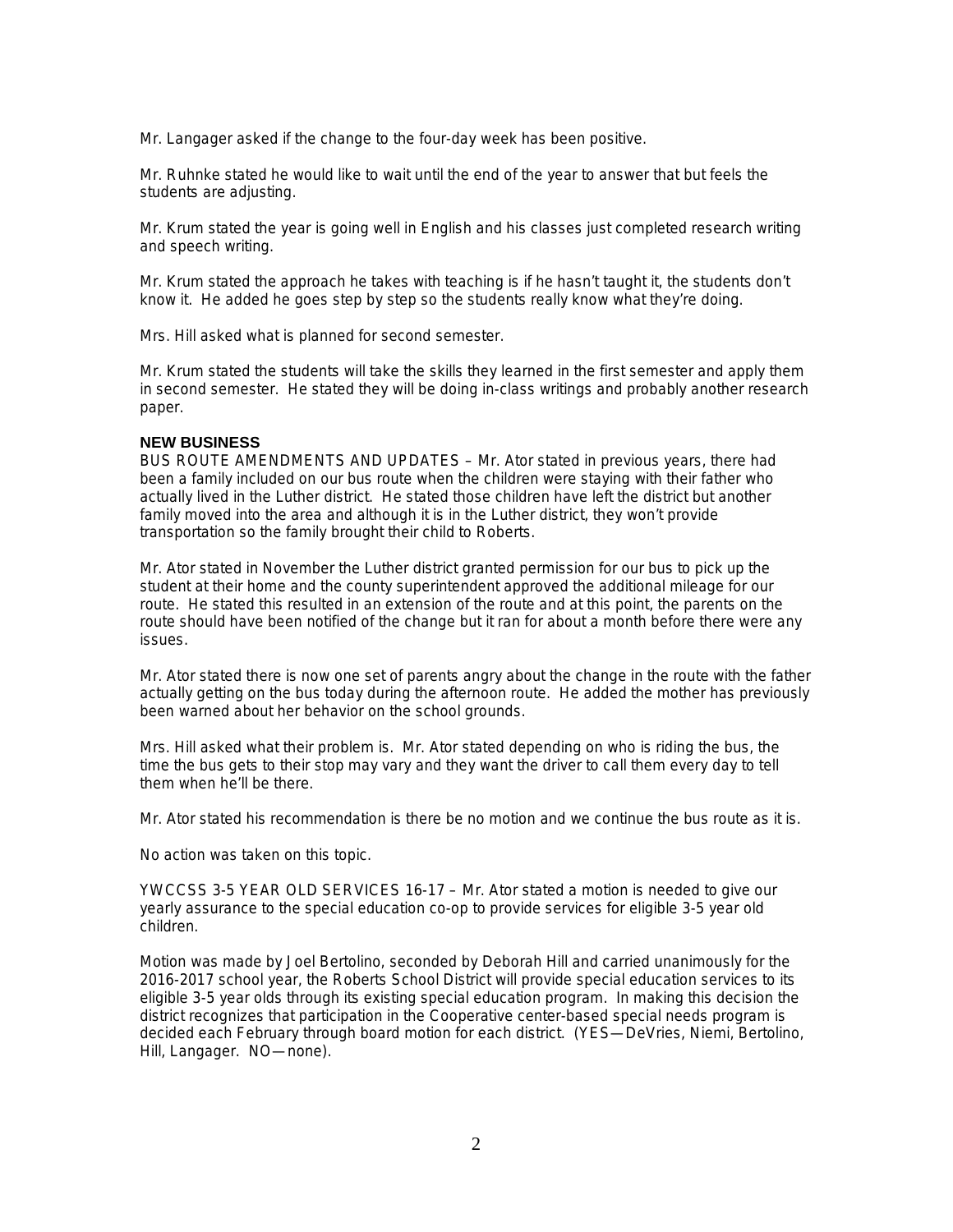BUILDING SECURITY AND TECHNOLOGY PURCHASES – Mr. Ator reported we had some problems with a student so the doors have been locked for security and he would like to get a buzzer system for entrance into the school.

Mr. Langager stated he doesn't like to see the doors locked but there does need to be some kind of defense system at the front office.

Mr. Ator stated he doesn't see us ever leaving the doors unlocked again.

Jon Croft of the Carbon County Sheriff's department stated he agrees with the doors being locked because the layout of the building doesn't provide a line of defense but if staff members are armed, they have to be trained and deputized.

Mr. Ator stated we have gotten a couple more cameras and will get bids on the technology piece. He added the next newsletter to go out will have more explanation for parents and community members.

HANDBOOK DISCIPLINE PROCEDURES – Mr. Ator stated students serving out of school suspension no longer receive all 0's on assignments but do the makeup work and lose a 2% reduction in each subject for the quarter for each day of out of school suspension.

Mr. Ator stated he is recommending keeping the 2% reduction in the procedure but cap it at a maximum of 60% so the student doesn't fail a quarter because of a disciplinary issue. He added if we don't make this change now, he is fairly sure the courts will make the change for us.

Mr. Langager stated he doesn't like to set a student up to fail and would rather give them a chance to do the work at home rather than having to retake the classes.

Motion was made by Rusty Niemi and seconded by Sanford Langager to amend line (b) of the Out of School Suspension procedure in the student handbook as follows:

## **b. Students will do all make up work, but will lose a 2% deduction in each subject for the quarter, for each day of out of school suspension. Out of school suspension reduction of grades will be capped when a student's grade is dropped to 60%.**

Motion carried. (YES—DeVries, Niemi, Bertolino, Langager. NO—Hill).

Mr. Ator requested the Board make the amendment retroactive to the beginning of the school year as it may affect a few students passing semester one classes.

Motion was made by Rusty Niemi and seconded by Sanford Langager to make the amendment to the out of school suspension in the student handbook retroactive to the beginning of the school year. Motion carried. (YES—DeVries, Niemi, Bertolino, Langager. NO—Hill).

## **OLD BUSINESS**

2016-2017 SCHEDULE – Mr. Ator stated he is waiting to finalize the 16-17 schedule until the student registrations for second semester are complete.

# **RECESS**

Ms. DeVries called for a short recess at 7:08 p.m. and called the meeting back into order at 7:14 p.m.